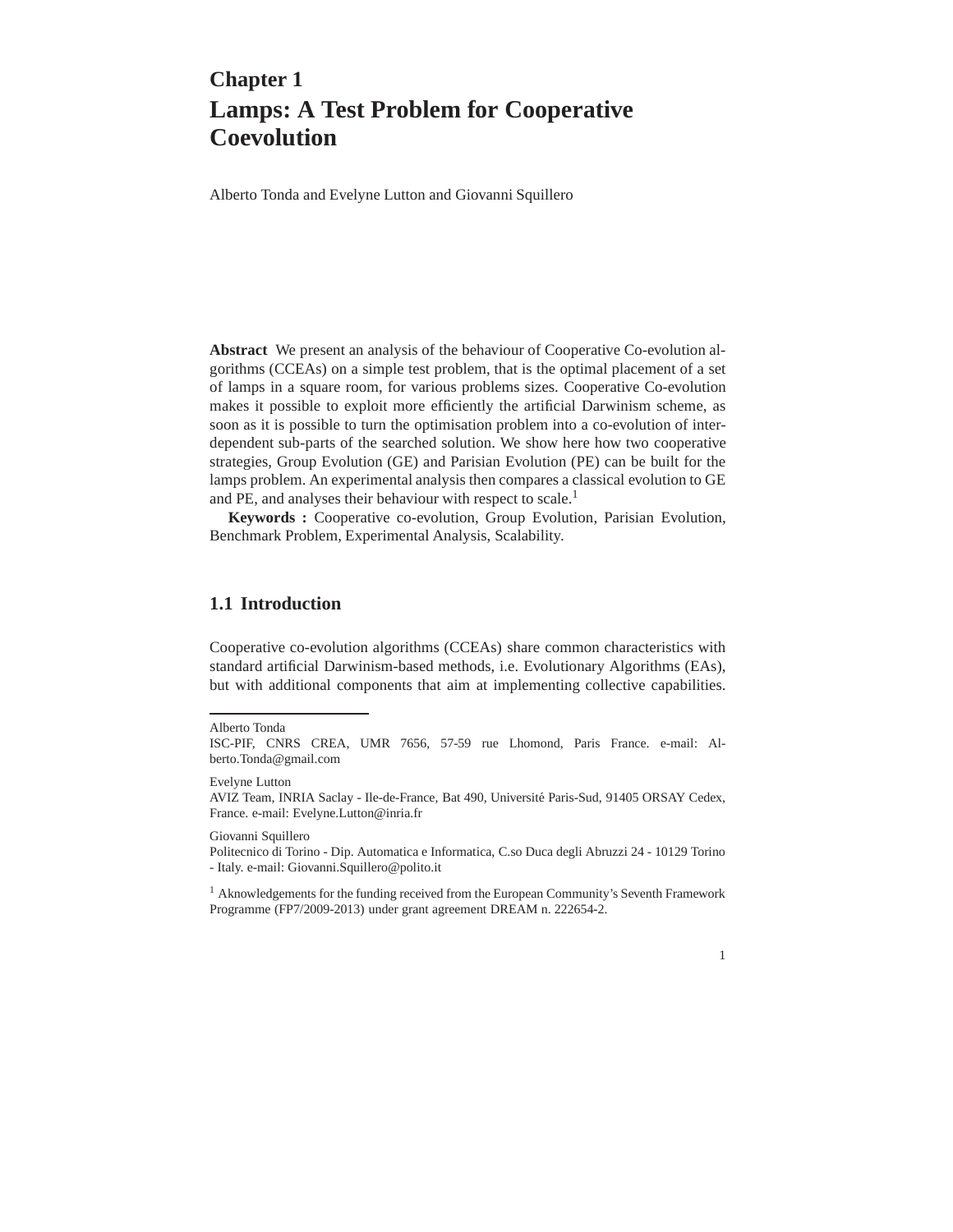For optimisation purpose, CCEAs are based on a specific formulation of the problem where various inter- or intra-population interaction mechanisms occur. Usually, these techniques are efficient as optimiser when the problem can be split into smaller interdependent subproblems. The computational effort is then distributed onto the evolution of smaller elements of similar or different nature, that aggregates to build a global solution.

Cooperative co-evolution is increasingly becoming the basis of successful applications [1, 6, 8, 15, 19], including learning problems, see for instance [3]. These approaches can be shared into two main categories: co-evolution process that happens between a fixed number of separate populations [5, 13, 14] or within a single population[7, 10, 18].

The design and fine tuning of such algorithms remain however difficult and strongly problem dependent. A critical question is the design of simple test problem for CCEAs, for benchmarking purpose. A first test-problem based on Royal Road Functions has been proposed in [12]. We propose here another simple problem, the Lamps problem, for which various instances of increasing complexity can be generated, according to a single ratio parameter. We show below how two CCEAs can be designed and compared against a classical approach, whith a special focus on scalability.

The paper is organised as follows: the Lamps problem is described in section 1.2, then the design of two cooperative co-evolution strategies, Parisian Evolution and Group Evolution, is detailed in sections 1.3 and 1.4. The experimental setup is described in section 1.5: three strategies are tested, a classical genetic programing approach, (CE for Classical Evolution), the Group Evolution (GE) and the Parisian Evolution (PE). All methods are implemented using the  $\mu$ GP toolkit [16]. Results are presented and analysed in section 1.6, and conclusions and future work are given in section 1.7.

## **1.2 The Lamps problem**

The optimisation problem chosen to test cooperative coevolution algorithms requires to find the best placement for a set of lamps, so that a target area is fully brightened with light. The minimal number of lamps needed is unknown, and heavily depends on the topology of the area. All lamps are alike, modeled as circles, and each one may be evaluated separately with respect to the final goal. In the example, the optimal solution requires 4 lamps (Figure 1.1, left): interestingly, when examined independently, all lamps in the solution waste a certain amount of light outside the target area. However, if one of the lamps is positioned to avoid this undesired effect, it becomes impossible to lighten the remaining area with the three lamps left (Figure 1.1, right). Since lamps are simply modeled as circles, the problem may also be seen as using the circles to completely cover the underlying area, as efficiently as possible.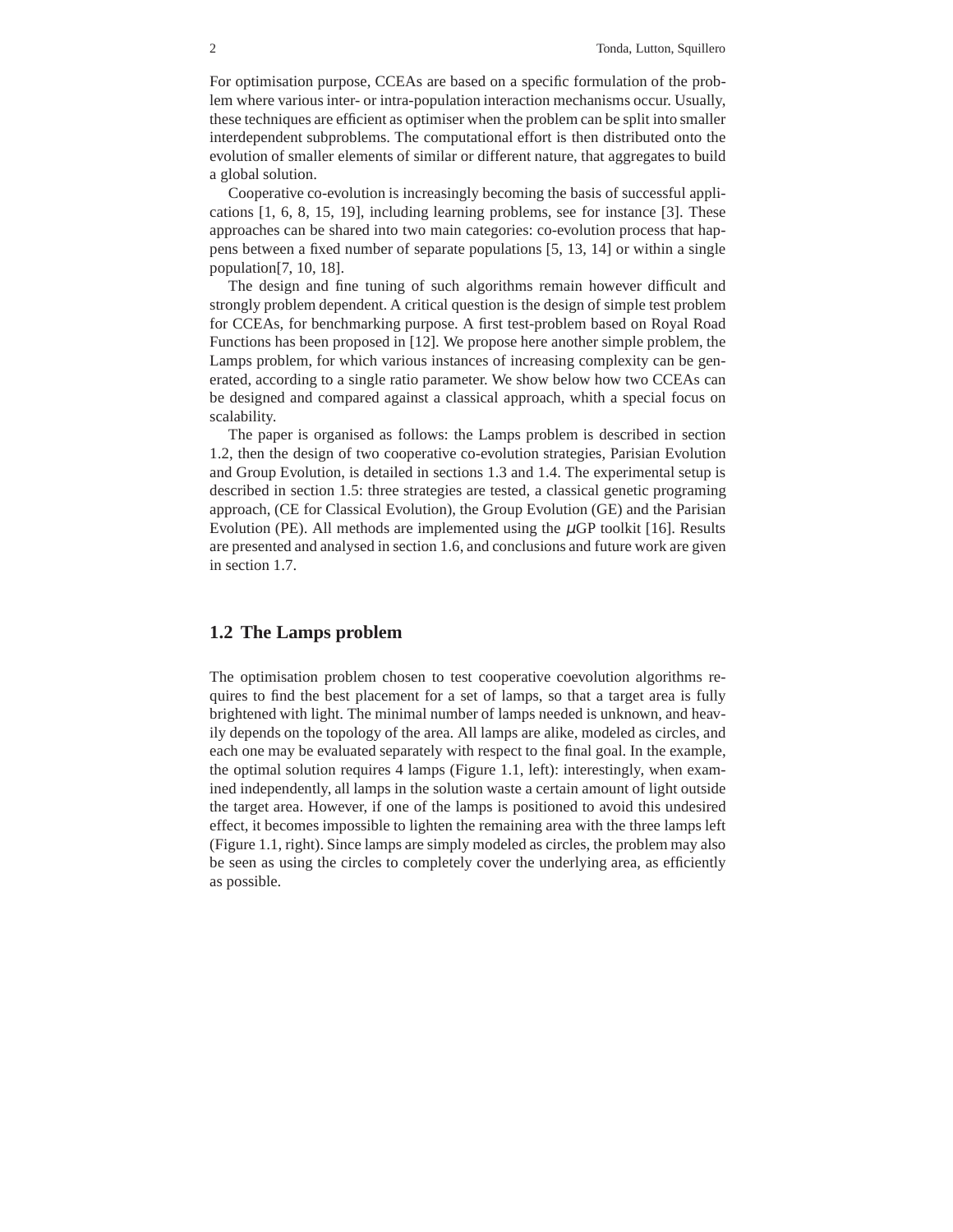

**Fig. 1.1** Placement of a set of lamps. The aim is to enlighten all the square area. It is interesting to notice how a solution where some of the light of each lamp is wasted outside the area (left) overall performs better than a solution where the grayed lamp maximises its own performance (right).

This apparently simple benchmark exemplifies a common situation in real-world applications: many problems have an optimal solution composed of a set of homogeneous elements, whose individual contribution to the main solution can be evaluated separately. Note that, in this context, *homogeneous*is used to label elements sharing the same base structure.

A similar toy problem has been sketched in [17], but the structure of the benchmark has been improved and parametrised, and the fitness function has been modified, to increase the complexity and the number of local optima on the fitness landscape.

## *1.2.1 Size of the problem*

It is intuitive that the task of enlightening a room with a set of lamps can be more or less difficult, depending on the size of the room and the cone of light of each lamp. If small sources of light are used to brighten a large room, surely a greater number of lamps will be required, and the number of possible combinations will increase dramatically.

With these premises, the complexity of the problem can thus be expressed by the ratio between the surface to be enlightened and the maximum area enlightened by a single lamp:

$$
problem\_size = \frac{area\_room}{area\_lamp}
$$

as this ratio increases, finding an optimal solution for the problem will become harder.

It is interesting to notice how variations in the shape of the room could also influence the complexity of the task: rooms with an irregular architecture may require more intricate lamp placements. However, finding a dependency between the shape of the room and the difficulty of the problem is not trivial, and results might be less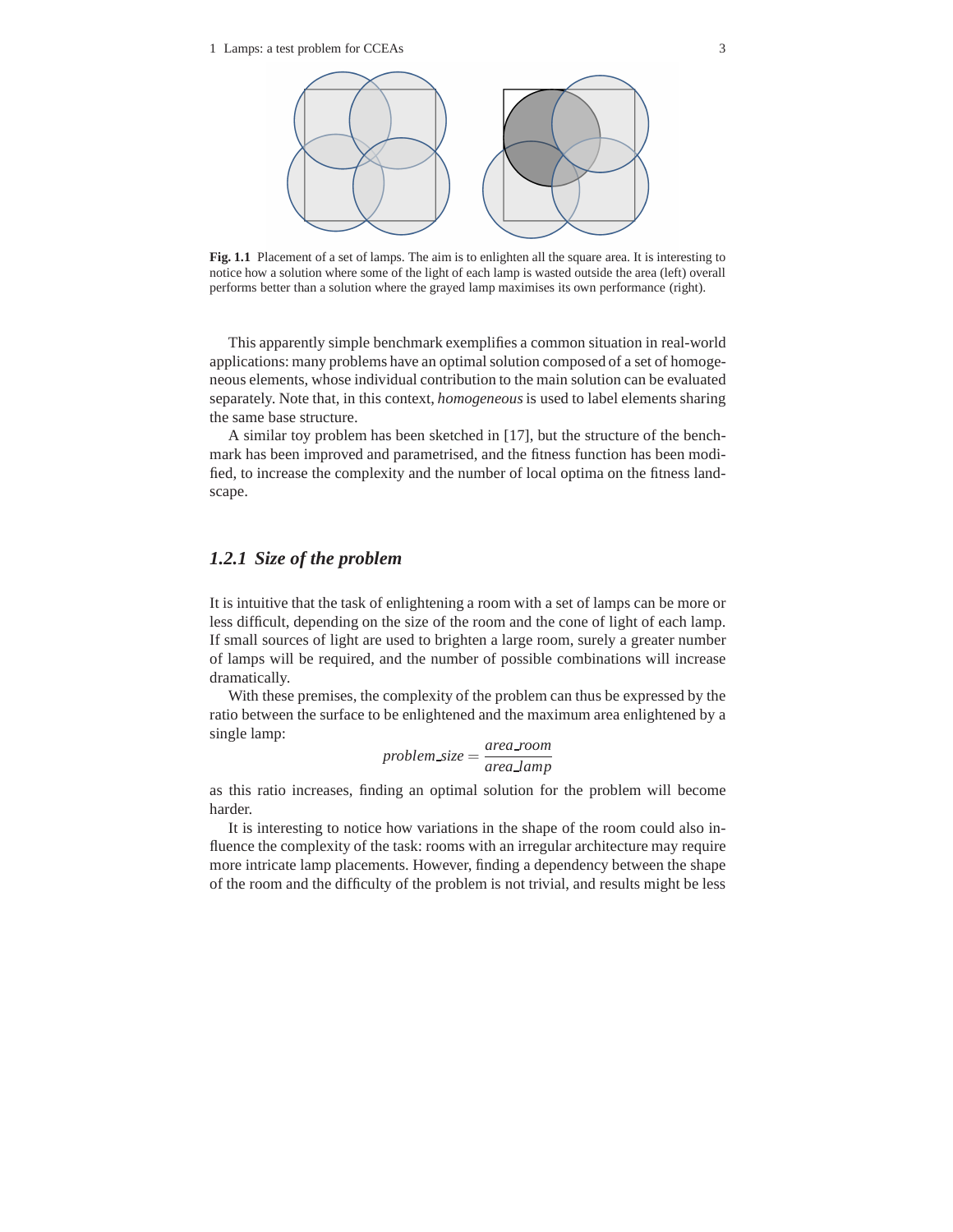intuitive to analyze. For all these reasons, the following experiments will feature square rooms only.

## *1.2.2 Fitness value*

Comparing different methodologies on the same problem requires a common fitness function, to be able to numerically evaluate the solutions obtained by each approach.

Intuitively, the fitness of a candidate solution should be directly proportional to the area fully brightened by the lamps and inversely proportional to the number of lamps used, favoring solutions that cover more surface with light using the minimal number of lamps. The first term in the fitness value will thus be proportional to the ratio of the area enlightened by the lamps,

$$
\frac{\textit{area\_enlightened}}{\textit{total\_area}}
$$

To increase the complexity of the fitness landscape, a further contribution is added: the area brightened by more than one lamp is to be minimised, in order to have as little overlapping as possible. The second term will be then proportional to:

$$
-\frac{area\_overlap}{total\_area}
$$

It is interesting to note that minimising the overlap also implies an optimisation of the number of lamps used, since using a greater number would lead to more overlapping areas.

The final fitness function will then be:

$$
fitness = \frac{area\_enlightened}{total\_area} - W \cdot \frac{area\_overlap}{total\_area} = \frac{area\_enlightened - W \cdot area\_overlap}{total\_area}
$$

where *W* is a weight associated to the relative importance of the overlapping, set by the user.

Using this function with  $W = 1$ , fitness values will range between  $(0, 1)$ , but it is intuitive that it is impossible to reach the maximum value: by problem construction, overlapping and enlightenment are inversely correlated, and even good solutions will feature overlapping areas and/or parts not brightened. This problem is actually multi-objective, the fitness function we propose corresponds to a compromise between the two objectives.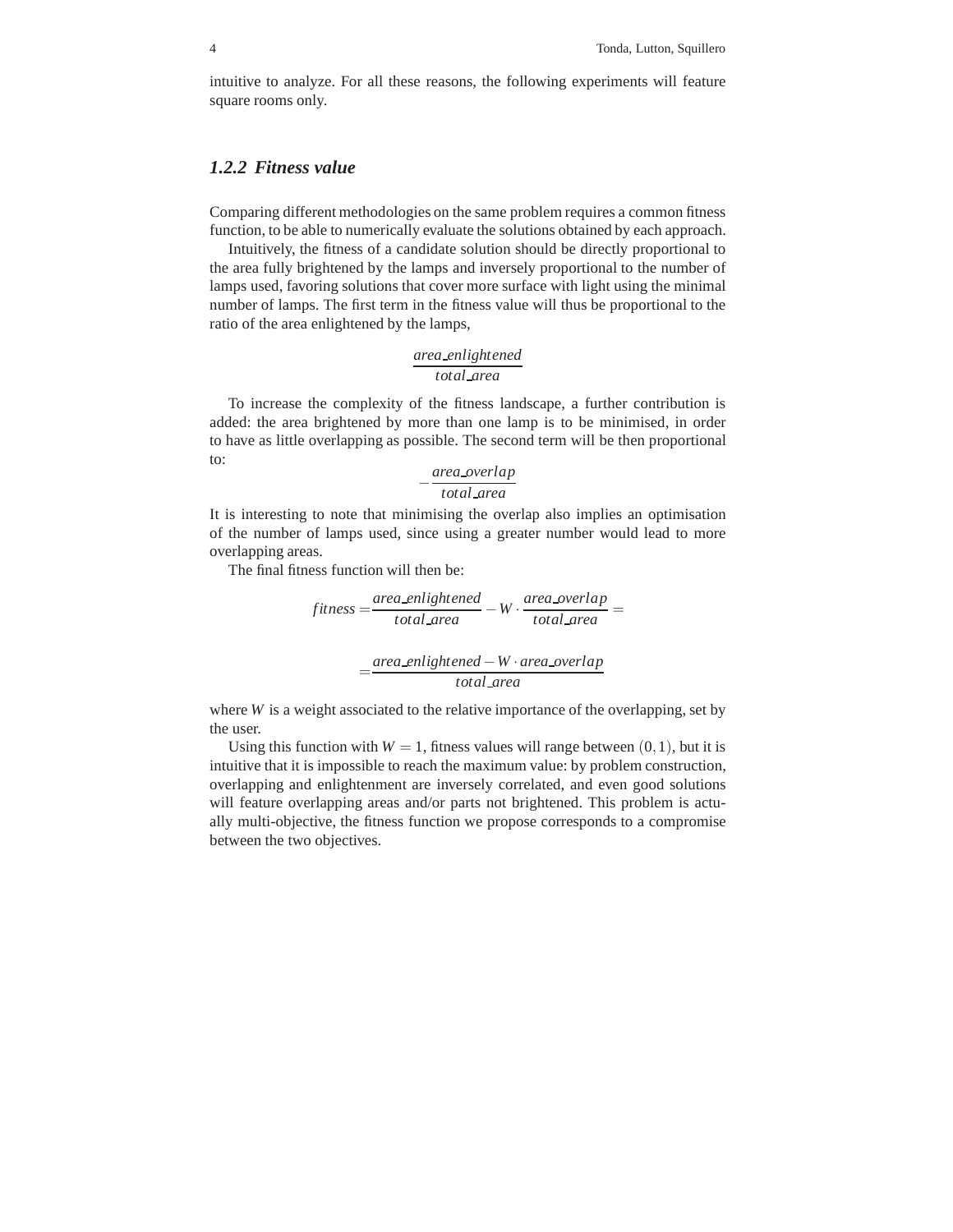## **1.3 Parisian Evolution**

Initially designed to address the inverse problem for Iterated Function System (IFS), a problem related to fractal image compression[7], this scheme has been successfully applied in various real world applications: in stereovision [4], in photogrammetry [9, 11], in medical imaging [18], for Bayesian Network Structure learning [2], in data retrieval[10].

Parisian Evolution (PE) is based on a two-level representation of the optimisation problem, meaning that an individual in a Parisian population represents only a part of the solution. An aggregation of multiple individuals must be built to complete a meaningful solution to the problem. This way, the co-evolution of the whole population (or of a major part of it) is favoured over the emergence of a single best individual, as in classical evolutionary schemes.

This scheme distributes the workload of solution evaluations at two levels. Light computations (e.g. existence conditions, partial or approximate fitness) can be done at the individual's level (local fitness), while the complete calculation (i.e. global fitness) is performed at the population level. The global fitness is then distributed as a bonus to individuals who participate the global solution. A Parisian scheme has all the features of a classical EA (see figure 1.2) with the following additional components:

- A grouping stage at each generation, that selects individuals that are allowed to participate to the global solution.
- A redistribution step that rewards the individuals who participate to the global solution : their bonus is proportional to the global fitness.
- A sharing scheme, that avoids degenerate solutions where all individuals are identical.

Efficient implementations of the Parisian scheme are often based on partial redundancies between local and global fitness, as well as clever exploitation of computational shortcuts. The motivation is to make a more efficient use of the evolution of the population, and reduce the computational cost. Successful applications of such a scheme usually rely on a lower cost evaluation of the partial solutions (i.e. the individuals of the population), while computing the full evaluation only once at each generation or at specified intervals.

## *1.3.1 Implementation of the lamps problem*

For the lamps problem, the PE has been implemented as follows. An individual represents a lamp, its genome is its  $(x, y)$  position, plus a third element,  $e$ , that can assume values 0 or 1 (on/off switch). Lamps with  $e = 1$  are "on" (expressed) and contribute to the global solution, while lamps with  $e = 0$  do not.

Global fitness is computed as described in subsection 1.2.2. In generation 0 the global solution is computed simply considering the individuals with  $e = 1$  among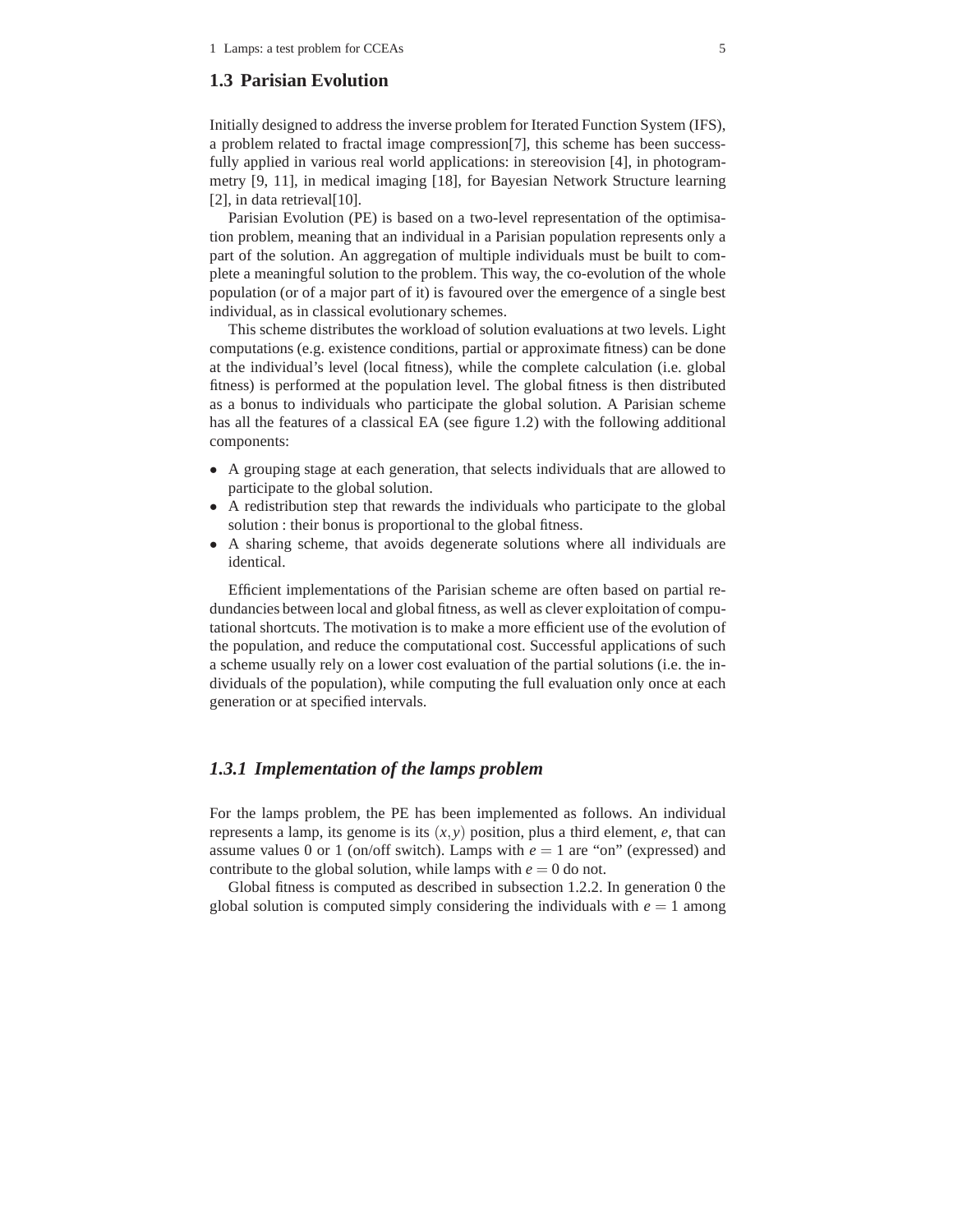

**Fig. 1.2** A Parisian EA: a monopopulation cooperative-coevolution. Partial evaluation (local fitness) is applied to each individual, while global evaluation is performed once a generation.

the  $\mu$  initial ones. Then, at each step,  $\lambda$  individuals are generated. For each new individual with  $e = 1$ , its potential contribution to the global solution is computed. Before evaluation, a random choice  $(p = 0.5)$  is performed: new individuals are either considered in addition to or in replacement of the existing ones.

If individuals are considered for addition, the contribution to the global solution of each one is computed. Otherwise, the less performing among the old individuals is removed, and only then the contribution to the global solution of each new individual is evaluated. If the addition or replacement of the new individuals leads to an improvement over the previous global fitness, the new individual selected is rewarded with a high local fitness value (*local fitness* = 2), together with all the old individuals still contributing to the global solution. New expressed individuals  $(e = 1)$  that are not selected for the global solution are assigned a low fitness value (*local\_fitness* = 0). Non-expressed individuals ( $e = 0$ ) have an intermediate fitness value (*local fitness* = 1).

Sharing follows the simple formula

$$
fitness\_sharing(I_k) = \frac{local\_fitness(I_k)}{\sum_{i=0}^{individuals} sharing(I_k, I_{i \neq k})}
$$

with

$$
sharing(I_1, I_2) = \begin{cases} 1 - \frac{d(I_1, I_2)}{2 \cdot lamp\_radius} & d(I_1, I_2) < 2 \cdot lamp\_radius \\ 0 & d(I_1, I_2) \ge 2 \cdot lamp\_radius \end{cases}
$$

Lamps that have a relatively low number of neighbours will be preferred for selection over lamps with a bigger number of neighbours. In this implementation, sharing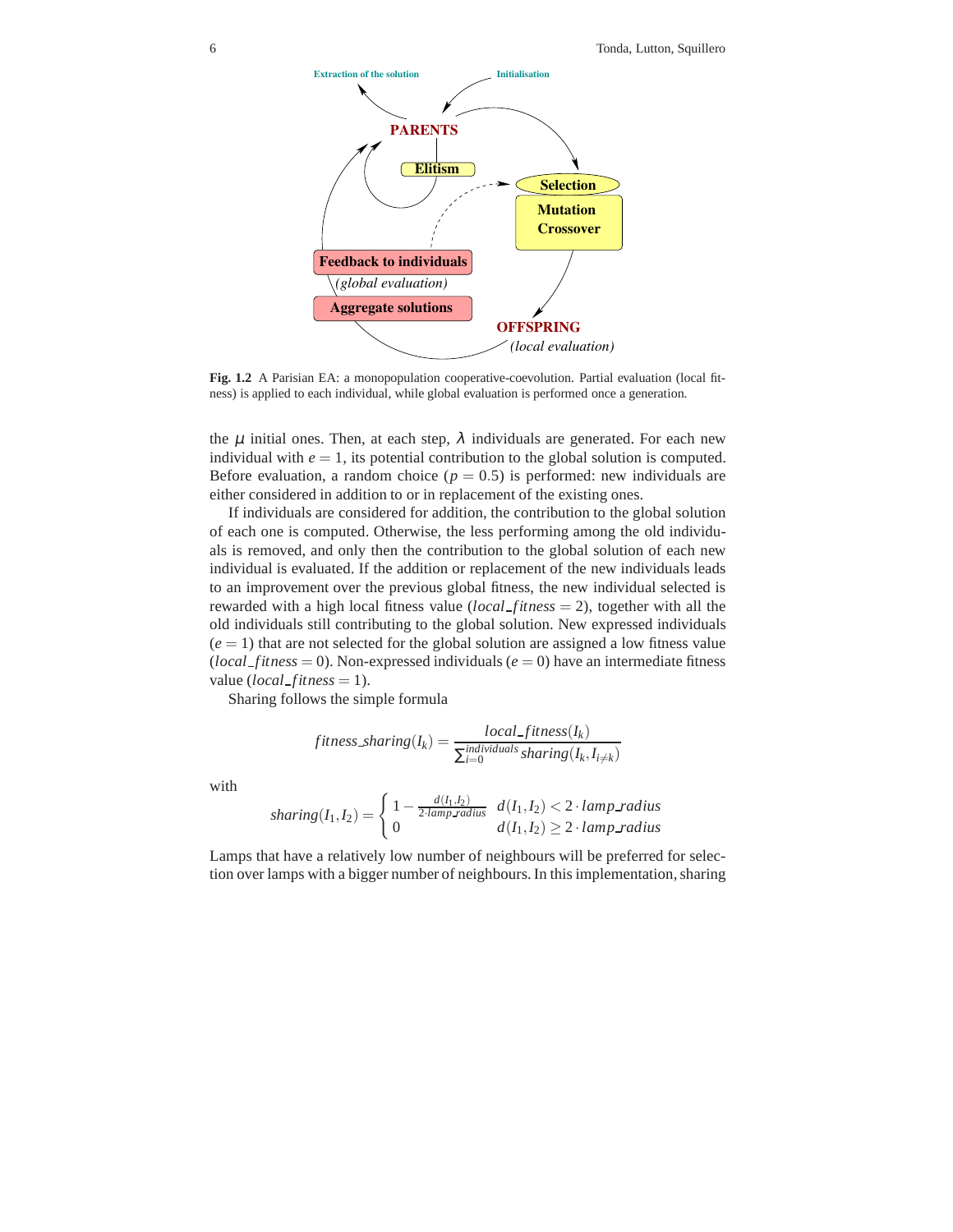is computed only for expressed lamps ( $e = 1$ ) and used only when selecting the less performing individual to be removed from the population.

### **1.4 Group Evolution**

Group Evolution (GE) is a novel generational cooperative coevolution concept presented in [17]. The approach uses a population of partial solutions, and exploits nonfixed sets of individuals called *groups*. GE acts on individuals and groups, managing both in parallel. During the evolution, individuals are optimised as in a common EA, but concurrently groups are also evolved. The main peculiarity of GE is the absence of *a priori* information about the grouping of individuals.

At the beginning of the evolutionary process, an initial population of individuals is randomly created on the basis of a high-level description of a solution for the given problem. Groups at this stage are randomly determined, so that each individual can be included in any number of different groups, but all individuals are part of at least one group.

Population size  $\mu_{individuals}$  is the maximum number of individuals in the population, and it is set by the user before the evolution starts. The number of groups  $\mu_{groups}$ , the minimum and maximum size of the groups are set by the user as well. Figure 1.3 (left) shows a sample population where minimum group size is 2, and maximum group size is 4.



**Fig. 1.3** Individuals and Groups in a sample population of 8 individuals (left). While individual A is part of only one group, Individual B is part of 3 different groups. On the right, the effect of a Individual Genetic Operator, applied to individual C. Since individual C is part of Group 1, two groups are created and added to the population.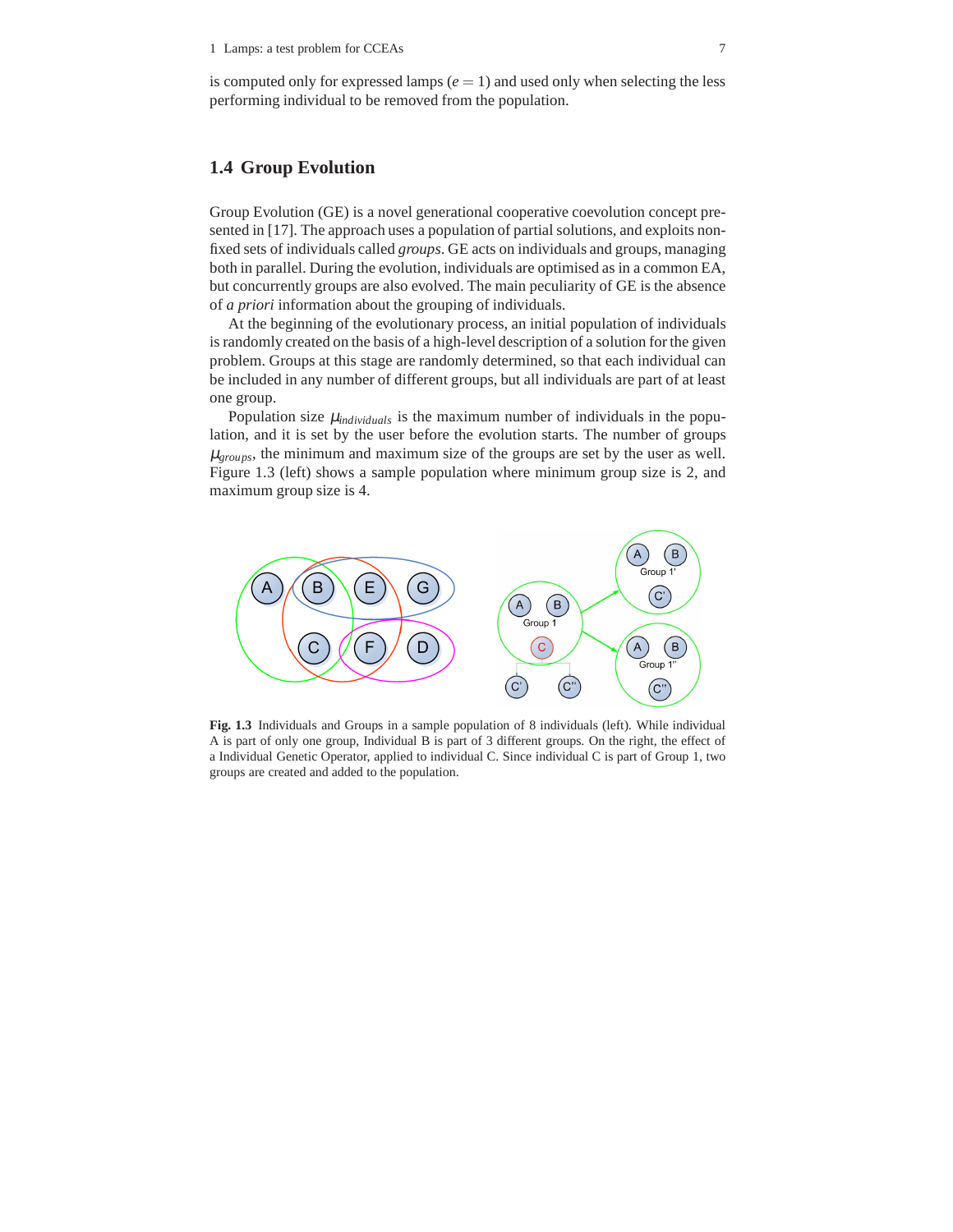## *1.4.1 Generation of new individuals and groups*

GE exploits a generational approach: at each evolutionary step, a number of genetic operators is applied to the population. Genetic operators can act on both individuals and groups, and produce a corresponding offspring, in form of individuals and groups.

The offspring creation phase comprehends two different actions at each generation step (see Figure 1.4):

- 1. Application of *group genetic operators*;
- 2. Application of *individual genetic operators*.

Each time a genetic operator is applied to the population, parents are chosen and offspring is generated. The children are added to the population, while the original parents are unmodified. Offspring is then evaluated, while it is not compulsory to reconsider the fitness value of the parents again. It is important to notice that the number of children produced at each evolutionary step is not fixed: each genetic operator can have any number of parents as input and produce in output any number of new individuals and groups. The number and type of genetic operators applied at each step can be set by the user.



**Fig. 1.4** Schema of Group Evolution algorithm.

#### **1.4.1.1 Group genetic operators**

Group Genetic Operators (GGOs) work on the set of groups. Each operator needs a certain number of groups as parents and produces a certain number of groups as offspring that will be added to the population. GGOs implemented in our approach are:

1. **crossover**: generates offspring by selecting two individuals, one from parent group A and one from parent group B. Those individuals are switched, creating two new groups;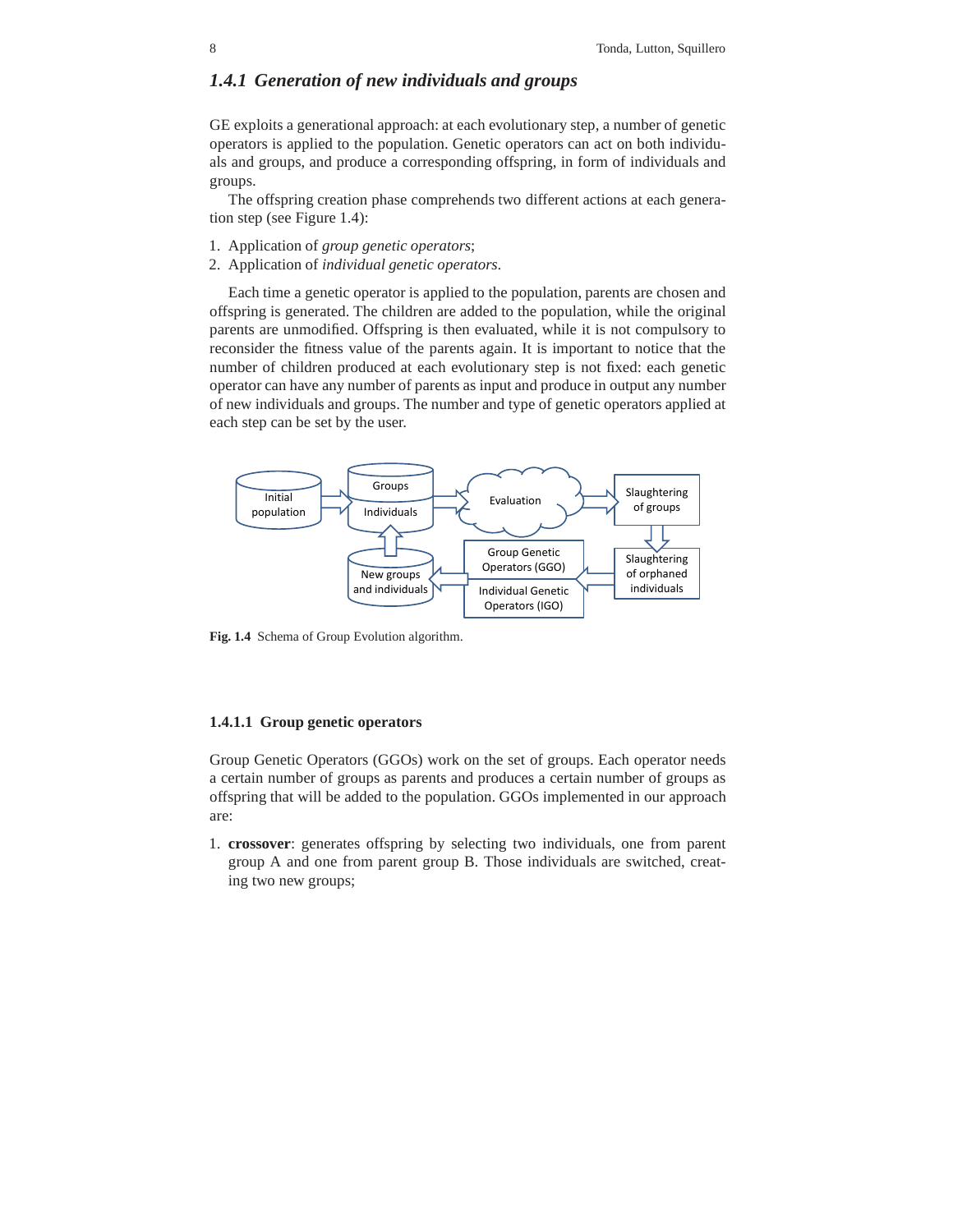- 2. **adding-mutation**: generates offspring by selecting one or more individuals from the population and a group. Chosen individuals are added (if possible) to the parent group, creating a single new group;
- 3. **removal-mutation**: generates offspring by selecting a group and one or more individuals inside it. Individuals are removed from the parent group.
- 4. **replacement-mutation**: generates offspring by selecting a group and one or more individuals inside it. Individuals are removed from the parent group, and replaced by other individuals selected from the population.

Parent groups are chosen via tournament selection.

#### **1.4.1.2 Individual genetic operators**

Individual Genetic Operators (IGOs) operate on the population of individuals, very much like they are exploited in usual GA. The novelty of GE is that for each individual produced as offspring, new groups are added to the group population. For each group the parent individual was part of, a copy is created, with the offspring taking the place of the parent.

This approach, however, could lead to an exponential increase in the number of groups, as the best individuals are selected by both GGOs and IGOs. To keep the number of groups under a strict control, we choose to create a copy only of the highest-fitness groups the individual was part of.

IGOs select individuals by a tournament selection in two parts: first, a group is picked out through a tournament selection with moderate selective pressure; then an individual in the group is chosen with low selective pressure. The actual group and the highest-fitness groups the individual is part of are cloned once for each child individual created: in each clone group the parent individual is replaced with a child. An example is given in Figure 1.3 (right): an IGO, selects individual C as a parent. The chosen individual is part of only one group, Group 1. The IGO produces two children individuals: since the parent was part of a group, a new group is created for each new individual generated. The new groups (Group 1' and Group 1") are identical to Group 1, except that individual C is replaced with one of its children, C' in Group 1' and C" in Group 1" respectively.

The aim of this process is to select individuals from well-performing groups to create new groups with a slightly changed individual, in order to explore the a near area in the solution space.

### *1.4.2 Evaluation*

During the evaluation phase, a fitness value is associated to each group: the fitness value is a number that measures the goodness of the candidate solutions with respect to the given problem. When a group is evaluated, a fitness value is also assigned to all the individuals composing it. Those values reflect the goodness of the solution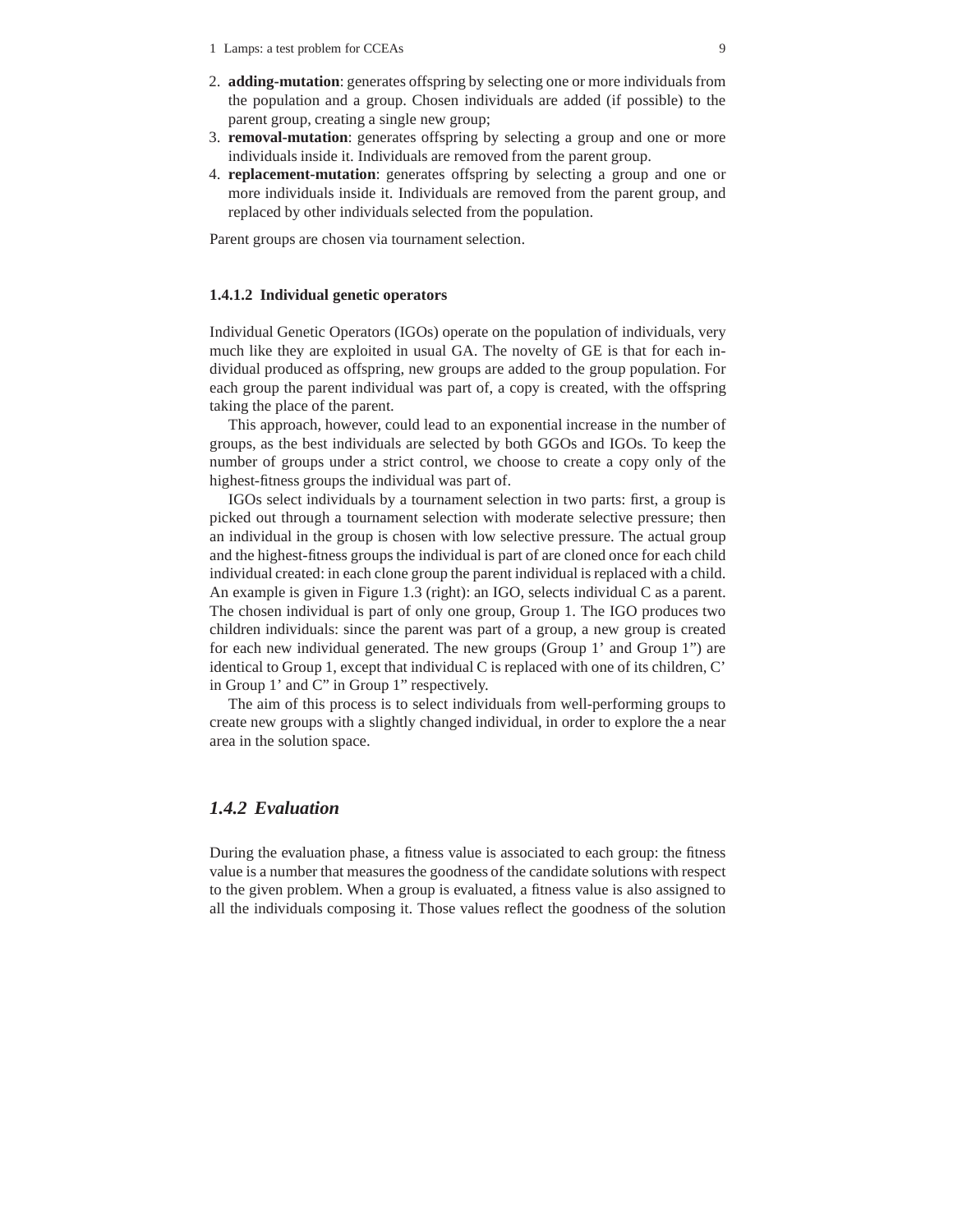represented by the single individual and have the purpose to help discriminate during tournament selection for both IGOs and GGOs.

An important strength of the approach resides in the evaluation step: if there is already a fitness value for an individual that is part of a new group, it is possible to take it into account instead of re-evaluating all the individuals in the group. This feature can be exceptionally practical when facing a problem where the evaluation of a single individual can last several minutes and the fitness of a group can be computed without examining simultaneously the performance of the individuals composing it. In that case, the time-wise cost of both IGOs and GGOs becomes very small.

## *1.4.3 Slaughtering*

After each generation step, the group population is resized. The groups are ordered fitness-wise and the worst one is deleted until the desired population size is reached. Every individual keeps track of all the groups it belongs to in a set of references. Each time a group ceases to exist, all its individuals remove it from their set of references. At the end of the group slaughtering step, each individual that has an empty set of references, and is therefore not included in any group, is deleted as well.

## *1.4.4 Implementation of the lamps problem*

For the lamps problem, GE has been implemented as follows. One individual represents a lamps, its genome is the  $(x, y)$  position. The fitness of a single individual, which must be independent from all groups it is part of, is simply the area of the room it enlightens. The group fitness is computed as described in subsection 1.2.2.

#### **1.5 Experimental setup**

Before starting the experiments on the cooperative coevolution algorithms, a series of 10 runs for each *problem size* of a classical evolutionary algorithm is performed, to better understand the characteristics of the problem and to set parameters leading to a fair comparison. The genome of a single individual is a set of lamps, modeled as an array of *N* couples of values  $((x_1,y_1),(x_2,y_2),..., (x_N,y_N))$ , where each  $(x_i,y_i)$ describes the position of individual *i* in the room. The algorithm uses a classical  $(\mu + \lambda)$  evolutionary paradigm, with  $\mu = 20$  and  $\lambda = 10$ , probability of crossover 0.2 and probability of mutation 0.8. Each run lasts 100 generations.

By examining these first experimental results, it is possible to reach the following conclusions: good solutions for the problem use a number of lamps in the range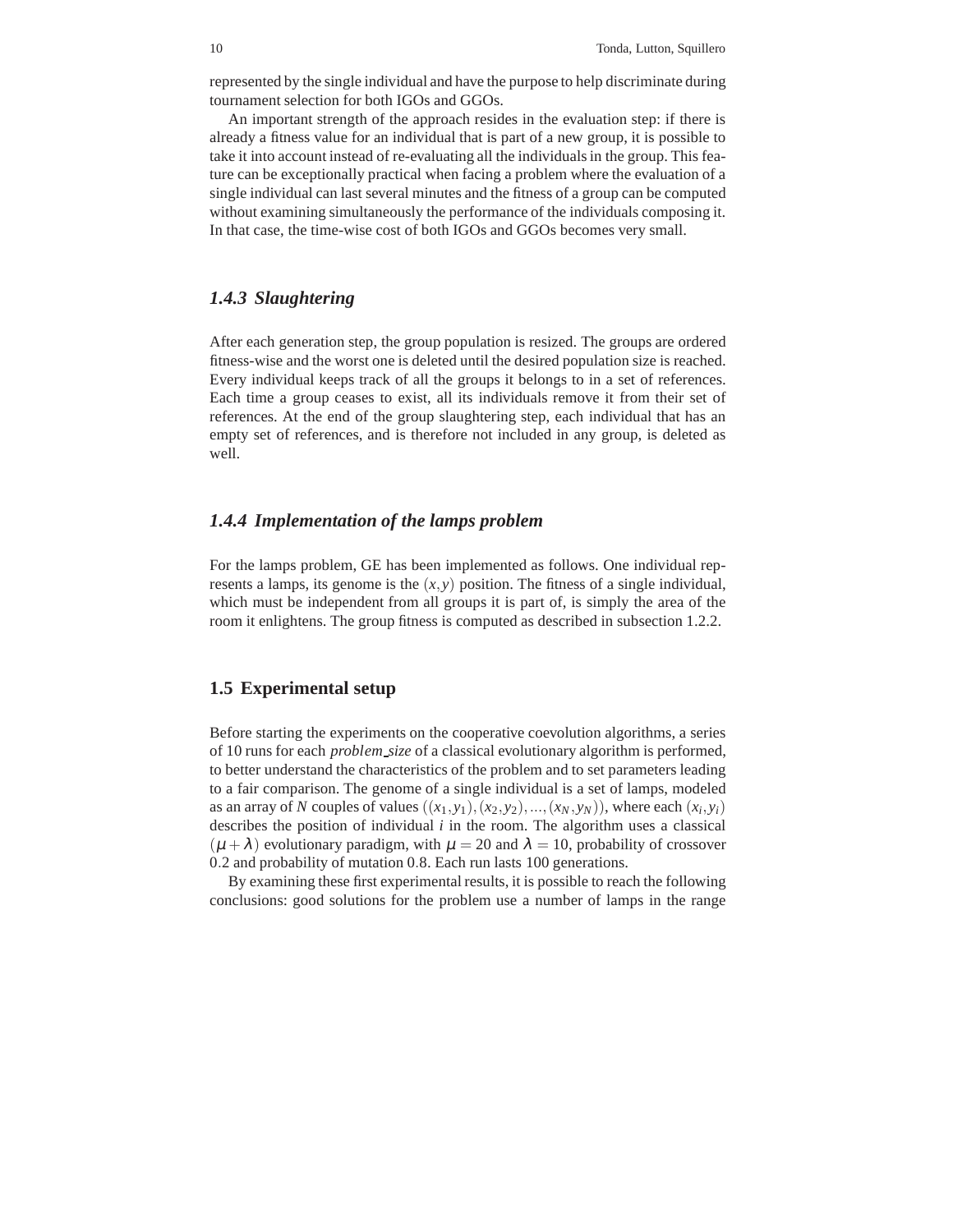(*problem\_size*,  $3 \cdot problem\_size$ ); and, as expected, as the ratio grows, the fitness value of the best individual at the end of the evolution tends to be lower.

In order to perform a comparison with GE and PE as fair as possible, the stop condition for each algorithm will be set as the average number of single lamp evaluations performed by the classical evolutionary algorithm for each *problem size*. In this way, even if the algorithms involved have significantly different structures, the computational effort is commensurable. Table 1.1 summarises the results.

|                          |         | Problem size Evaluations Average best fitness |
|--------------------------|---------|-----------------------------------------------|
| $\overline{\mathcal{E}}$ | 3.500   | 0.861                                         |
| 5                        | 5,000   | 0.8216                                        |
| 10                       | 11.000  | 0.7802                                        |
| 20                       | 22,000  | 0.6804                                        |
| 100                      | 120,000 | 0.558                                         |

**Table 1.1** Average evaluations for each run of the classical evolutionary algorithm.

## *1.5.1 PE setup*

Due to the observation of the CE runs,  $\mu = 3 \cdot problem\_size$ , while  $\lambda = \mu/2$ . The probability of mutation is 0.8 and the probability of crossover is 0.2.

## *1.5.2 GE setup*

The number of groups in the population is fixed,  $\mu_{groups} = 20$ , as is the number of genetic operators selected at each step  $\lambda = 10$ . The number of individuals in each group is set to vary in the range (*problem size*,3 · *problem size*). Since the number of individuals in each group will grow according to the problem size, the number of individuals in the population will be  $\mu_{individuals} = 3 \cdot \mu_{groups} \cdot problem\_size$ . The probability of mutation is 0.8, while the probability of crossover is 0.2, for both individuals and groups.

## 1.5.3 Implementation in  $\mu GP$

The two CCEAs used in the experience have been implemented using  $\mu$ GP [16], an evolutionary toolkit developed by CAD group of Politecnico di Torino. Exploiting  $\mu$ GP's flexible structure, with the fitness evaluator completely independent from the evolutionary core, the great number of adjustable parameters, and the modular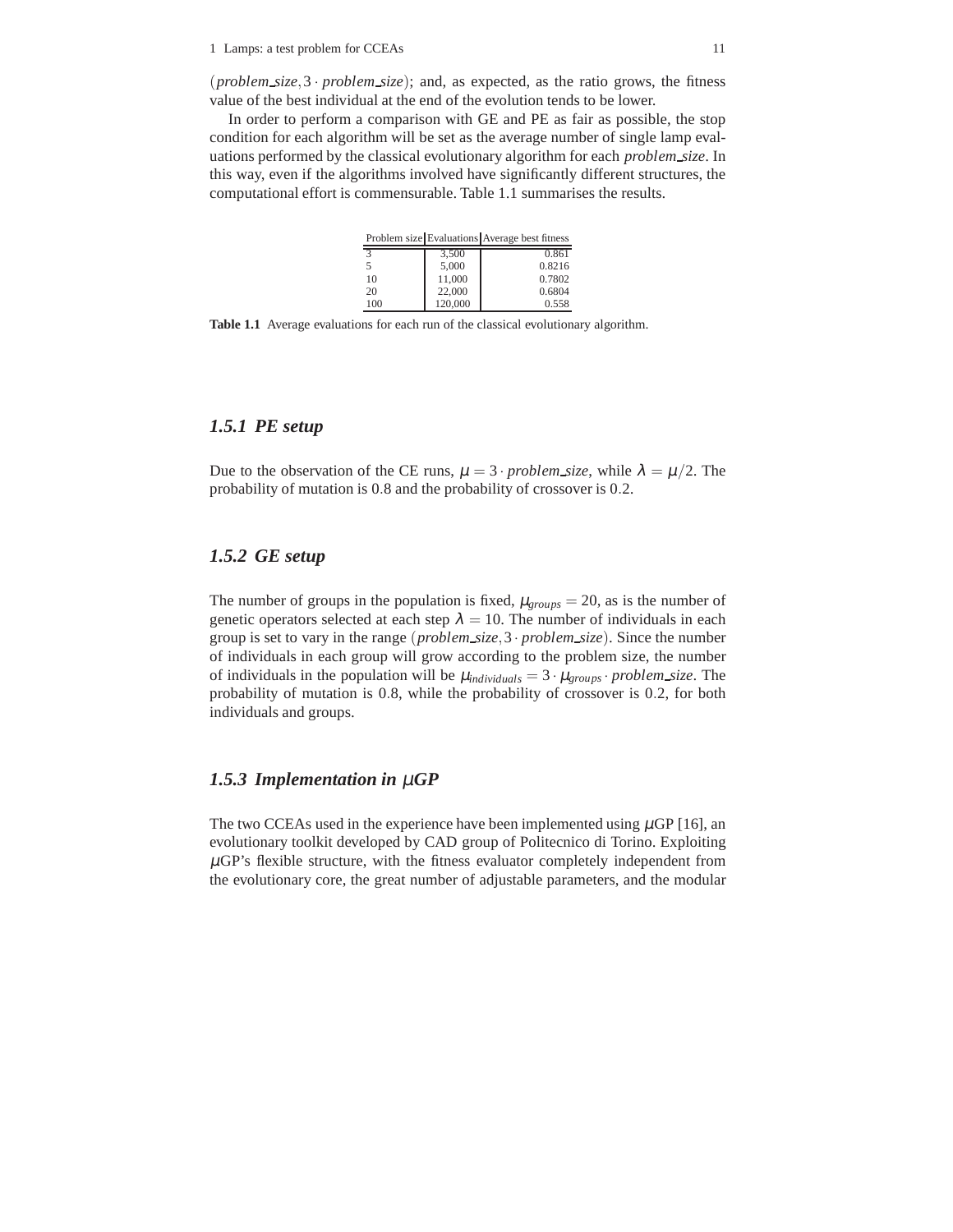framework composed of clearly separated C++ classes, it is possible to obtain the behavior of very different EAs.

In particular, to implement PE, it is sufficient to operate on the fitness evaluator, setting the environment to evaluate the whole population and the offspring at each step. Obtaining GE behavior is slightly more complex, and requires the addition of new classes to manage groups. CE is simply  $\mu$ GP standard operation mode.

## **1.6 Results and Analysis**

In a series of experiments, 100 runs of each evolutionary approach are executed, for a set of meaningful values of *problem size*. To exploit a further measurement of comparison, the first occurrence of an acceptable solution also appears in the results: here an *acceptable solution* is defined as a global solution with at least 80% of the final fitness value obtained by the CE. Table 1.2 summarises the results for significant values of *problem size*. For each evolutionary algorithm are reported the results reached at the end of the evolution: average fitness value, average enlightenment percentage of the room, average number of lamps, and average number of lamps evaluated before finding an acceptable solution (along with the standard deviation for each value).

For each *problem size*, a box plot is provided in figure 1.5. It is noticeable how the performance of each evolutionary algorithm is very close for small values of *problem size*, while GE and PE gain the upper hand when the complexity increases.

In particular, PE obtains the best performance from  $problem\_size = 10$  onwards. The extra information inserted allows the approach to obtain high enlightenment percentages even when the complexity of the task increases, as shown in Figure 1.6.

On the other hand, GE obtains enlightenment percentages close to CE, but on the average it uses a lower number of lamps, that leads to a lower overlap, as it is noticeable in Figure 1.8 and 1.7.

When dealing with the number of lamp evaluations needed before reaching what is defined an *acceptable* solution, PE is again in the lead, see Figure 1.9.

In Figure 1.10, a profile of the best run for *problem\_size* = 100 for each algorithm is reported. PE enjoys a rapid growth in the first stages of the evolution, thanks to the extra information it can make use of, while GE proves more efficient than CE in the last part of the evolution, where exploitation becomes more prevalent.

As it is noticeable in Figure 1.11, while the number of lamps evaluated before reaching an acceptable solution grows more than linearly for GE and CE, PE shows a less steep growth. On the other hand, GE presents the lowest overlap for all values of *problem size* (Figure 1.12).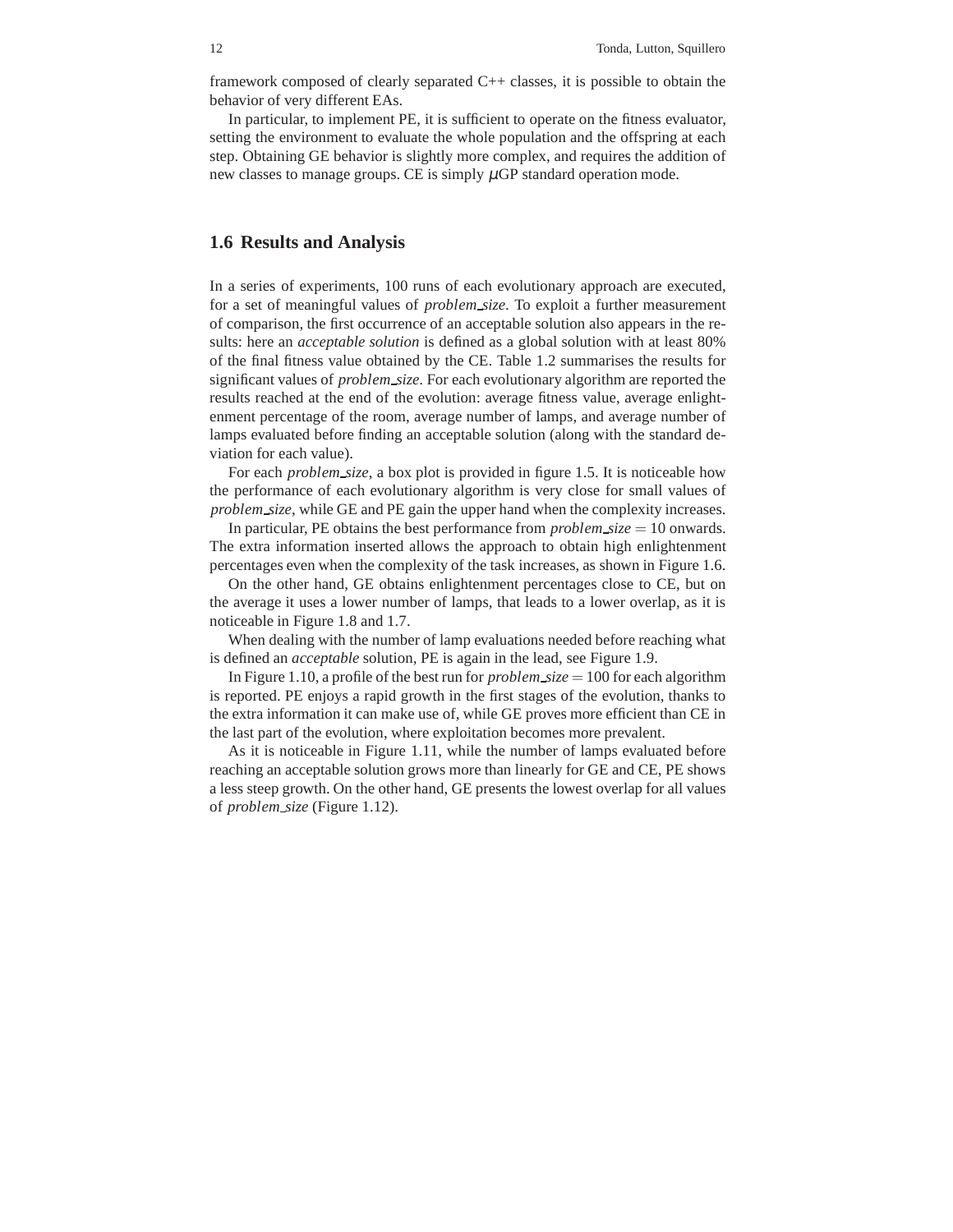| Problem<br>size | Evolution              | Avg.<br>fitness | Std<br>dev    | Avg.<br>enlight. | Std<br>dev    | Avg.<br>lamps  | Std<br>dev   | Avg.<br>overlap | Std<br>dev    | Avg.<br>lamps<br>before<br>acceptable | Std<br>dev |
|-----------------|------------------------|-----------------|---------------|------------------|---------------|----------------|--------------|-----------------|---------------|---------------------------------------|------------|
| 3               | Classical<br>Evolution | 0.861           | 0.0149        | 0.8933           | 0.0212        | $\overline{4}$ | $\theta$     | 0.0323          | 0.0168        | 313.2                                 | 126        |
|                 | Group<br>Evolution     |                 | 0.8764 0.0498 | 0.8963           | 0.0533        | 3.75           | 0.435        |                 | 0.0198 0.0103 | 267.32                                | 138.1      |
|                 | Parisian<br>Evolution  | 0.8355          | 0.064         | 0.8945           | 0.0439        | 4.02           | 0.3344       | 0.059           | 0.0502        | 316.9                                 | 262.2      |
| 5               | Classical<br>Evolution | 0.7802          | 0.023         | 0.8574           | 0.04          | 6.2            | 0.64         | 0.0772          | 0.0278        | 572.7                                 | 215.38     |
|                 | Group<br>Evolution     | 0.8136 0.0241   |               | 0.8537           | 0.0349        | 6.03           | 0.7372       |                 | 0.0401 0.0166 | 741.36                                | 221.86     |
|                 | Parisian<br>Evolution  | 0.7825          | 0.03          | 0.8803           | 0.0335        | 6.96           | 0.6936       | 0.0978          | 0.0395        | 511.35                                | 373.85     |
| 10              | Classical<br>Evolution |                 | 0.7487 0.0149 | 0.834            | 0.0235        | 11.3           | 0.62         | 0.0853          | 0.0216        | 1,779.8                               | 407.4      |
|                 | Group<br>Evolution     |                 | 0.7532 0.0178 | 0.8132           | 0.0255        |                | 10.66 0.6336 | 0.0599          | 0.0215        | 1,836.87                              | 412.08     |
|                 | Parisian<br>Evolution  |                 | 0.7791 0.0221 | 0.8847           | 0.0207        |                | 12.84 0.8184 | 0.1055          | 0.0274        | 1,018.47                              | 546.16     |
| 20              | Classical<br>Evolution |                 | 0.6804 0.0117 | 0.7749           | 0.0148        | 20.6           | 0.72         |                 | 0.0946 0.0123 | 3,934.7                               | 702.24     |
|                 | Group<br>Evolution     | 0.697           | 0.0127        | 0.7837           | 0.0147        | 20.49          | 0.5978       | 0.0867          | 0.0142        | 4602.1                                | 1156.5     |
|                 | Parisian<br>Evolution  |                 | 0.7624 0.0147 | 0.8762           | 0.0168        | 23.57          | 1.053        | 0.1138 0.0177   |               | 2,759.28                              | 965.45     |
| $100*$          | Classical<br>Evolution | 0.558           | 0.0049        |                  | 0.7334 0.0062 | 102.9          | 1.88         | 0.1755          | 0.0093        | 29,567.3                              | 4,782.96   |
|                 | Group<br>Evolution     |                 | 0.5647 0.0057 | 0.7309           | 0.0073        | 101.5          | 1.7          | 0.1662          | 0.0072        | 30,048                                | 8,876.8    |
|                 | Parisian<br>Evolution  |                 | 0.6867 0.0073 | 0.8708           | 0.0078        | 117.2          | 3.2          | 0.1841          | 0.0134        | 5,318.9                               | 332.72     |

Table 1.2 Average results for 100 runs, for each evolutionary approach. \*Due to the times involved, data for problem size 100 is computed on 10 runs.

## **1.7 Conclusion and future work**

The Lamps benchmark has the major advantage to provide a set of toy problems that are simple, and for which the scale can be characterised with a single real value (the surface ratio between room and lamp sizes). This formulation is very convenient to get some insight on the behaviour of algorithms with respect to scale.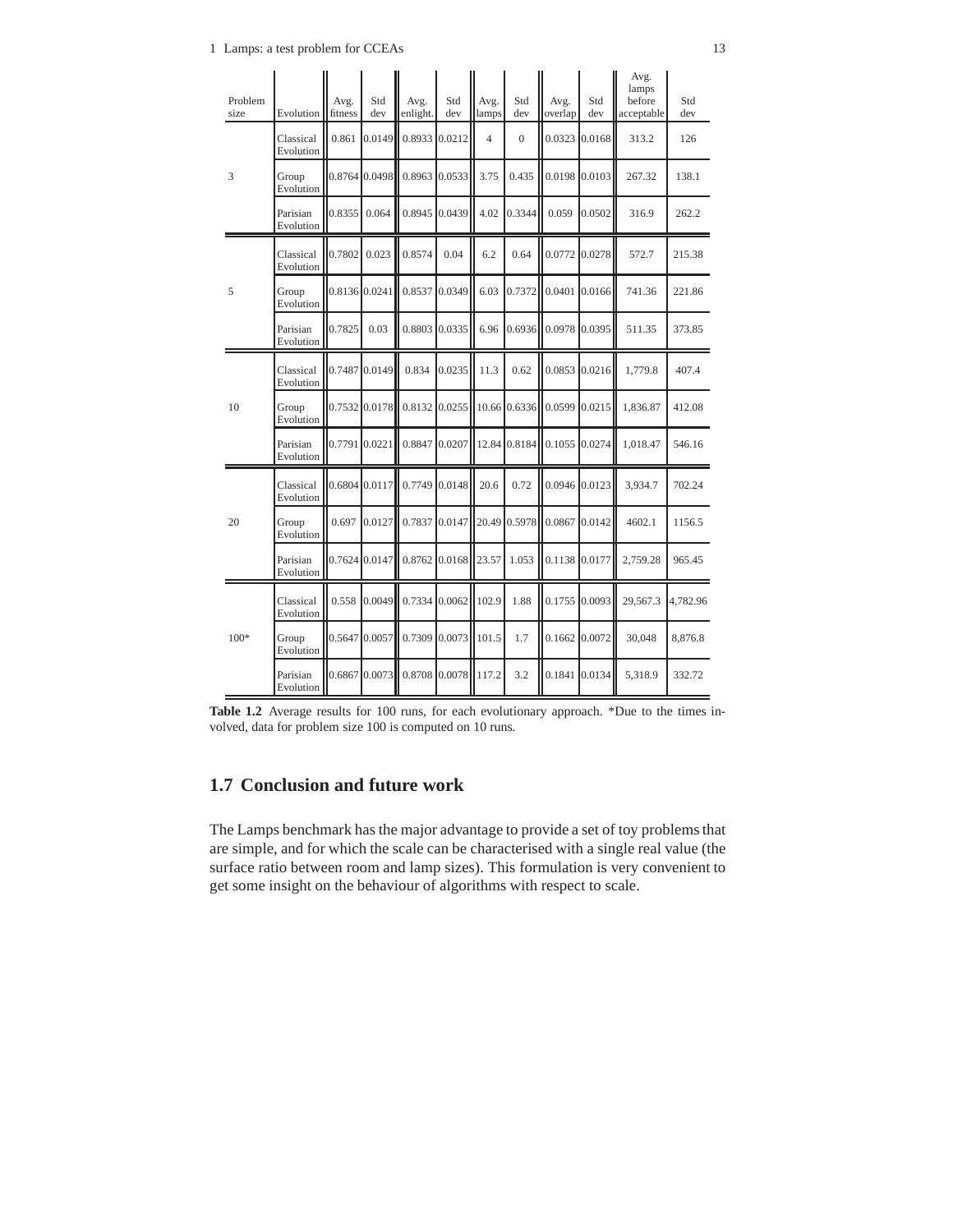

**Fig. 1.5** Box plots of fitness values for each *problem size*.

The intuition that guided the development of Group Evolution and Parisian Evolution has been confronted to experimental analysis, to yield the following conclusions: Parisian Evolution is the most efficient approach in terms of computational expense, and scalability; Group Evolution yields better and more precise results, in a computational time that is similar to Classical Evolution.

These differences can be explained by the nature of *a priori* information that has been injected into the algorithms. Parisian Evolution relies on a deterministic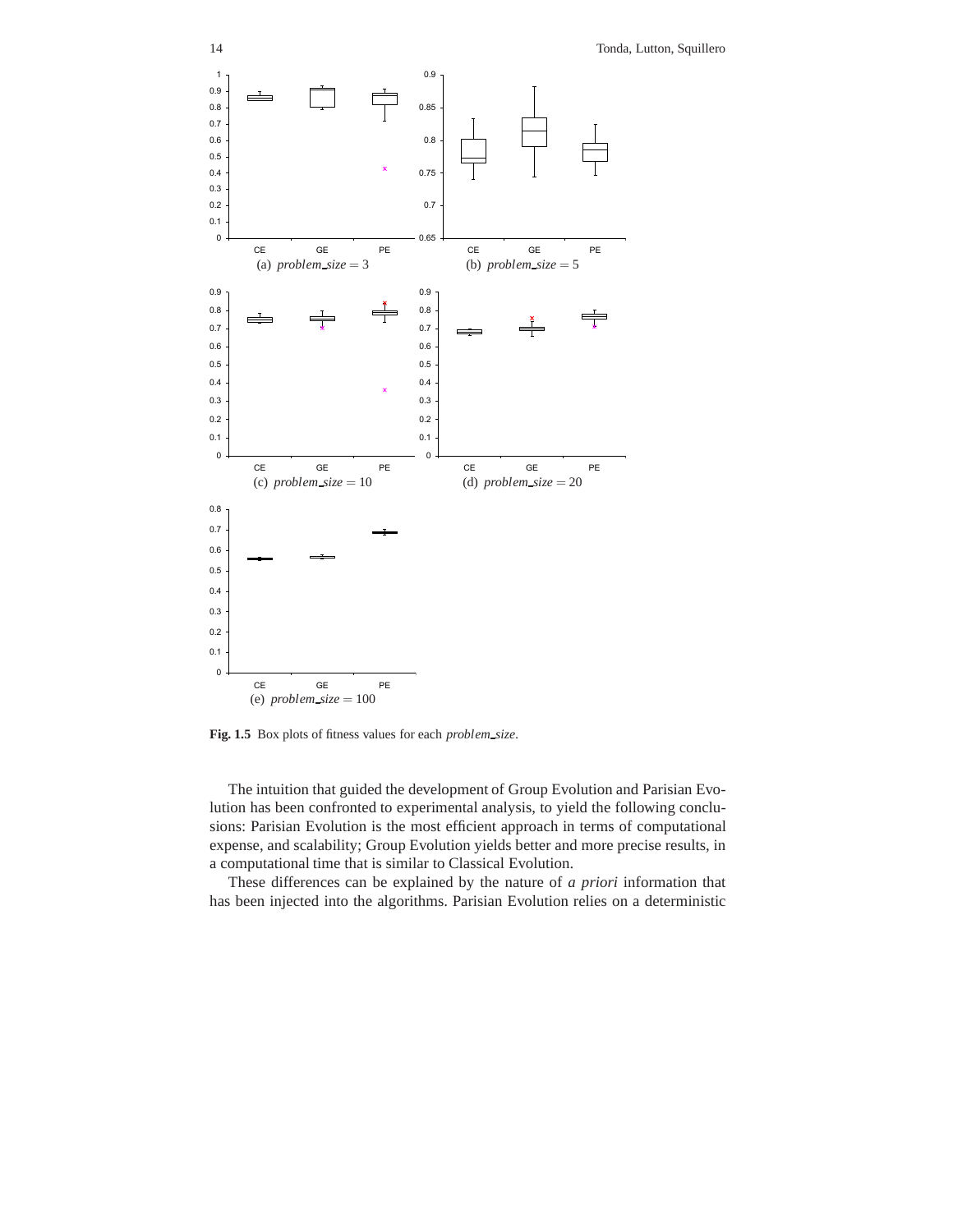

**Fig. 1.6** Box plots of enlightenment percentage for each *problem size*.

algorithm for selecting the group of lamps that are used as the current global solution at each generation, while Group Evolution does not make any assumption on it and let evolution decide which lamps can be grouped to build various solutions.

In some sense Parisian Evolution is making a strong algorithmic choice for the grouping stage, that acts as a constraint on the evolution of the population of lamps. It has the major advantage to reduce the complexity of the problem by providing solutions from the evolution of simpler structures (lamps instead of groups of lamps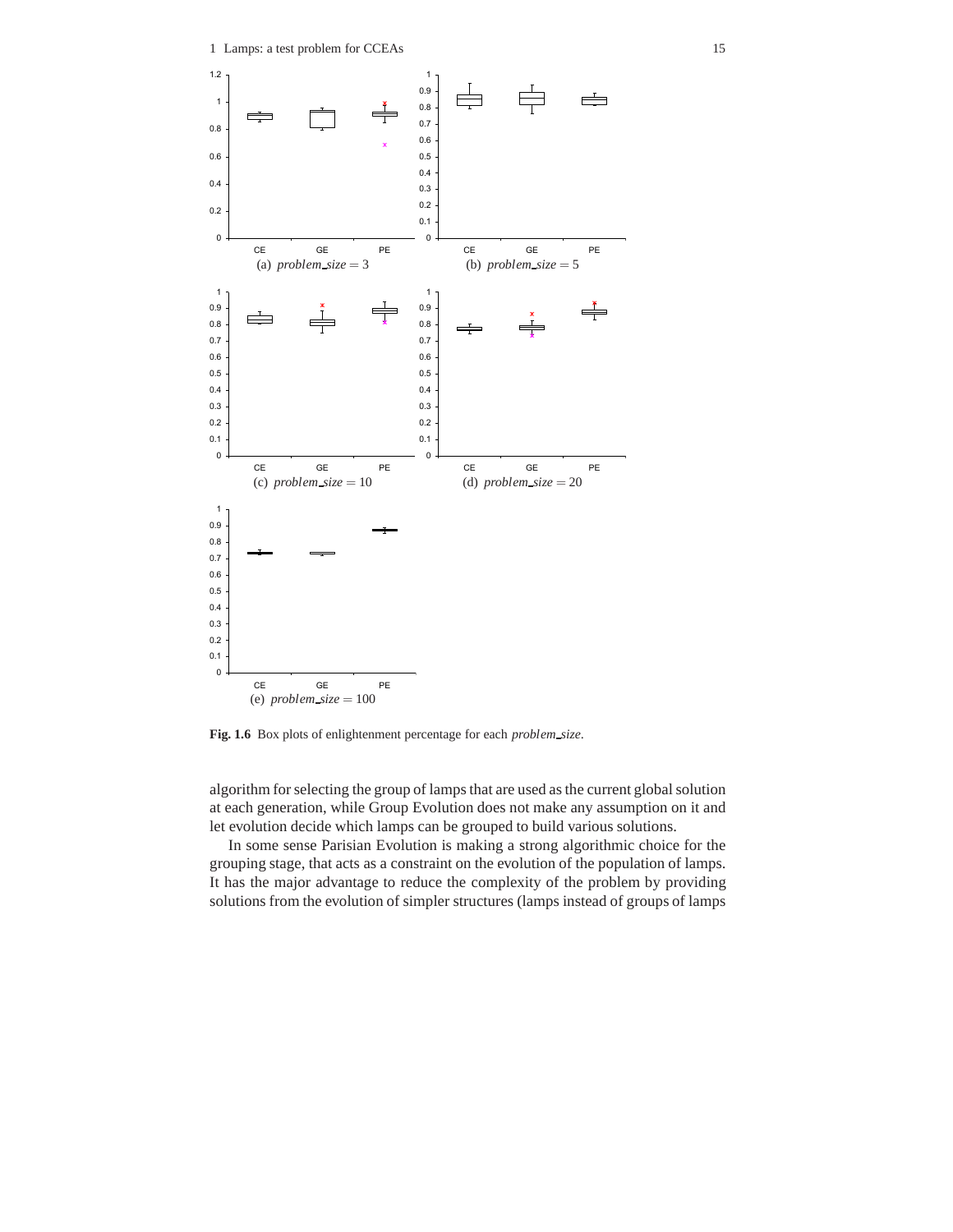

**Fig. 1.7** Box plots of number of lamps used for each *problem size*.

for Group Evolution or for Classical Evolution). It may be considered as a "quick and dirty" approach.

Future work on this topic will investigate hybridisation between Parisian and Group Evolution, i.e. running a population of elements in the Parisian mode to rapidly get a good rough solution, and using the Group scheme to refine it. A more realistic modelisation of the lamp's light could also be used, taking into account the gradual fading from the source; this approach would shift the problem from enlight-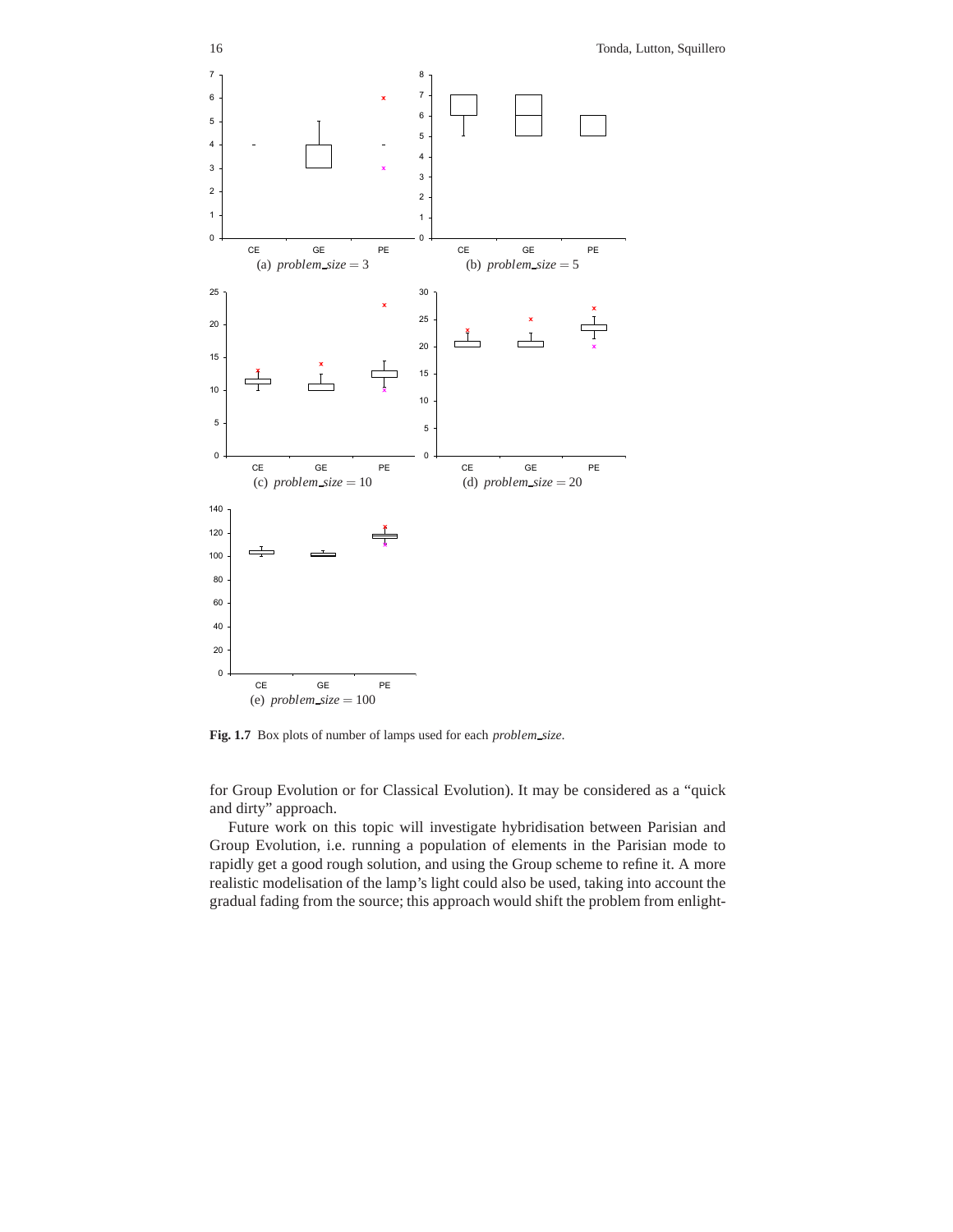![](_page_16_Figure_1.jpeg)

**Fig. 1.8** Box plots of overlap percentage for each *problem size*.

ening the room to ensure that each point of it receives at least a certain amount of light.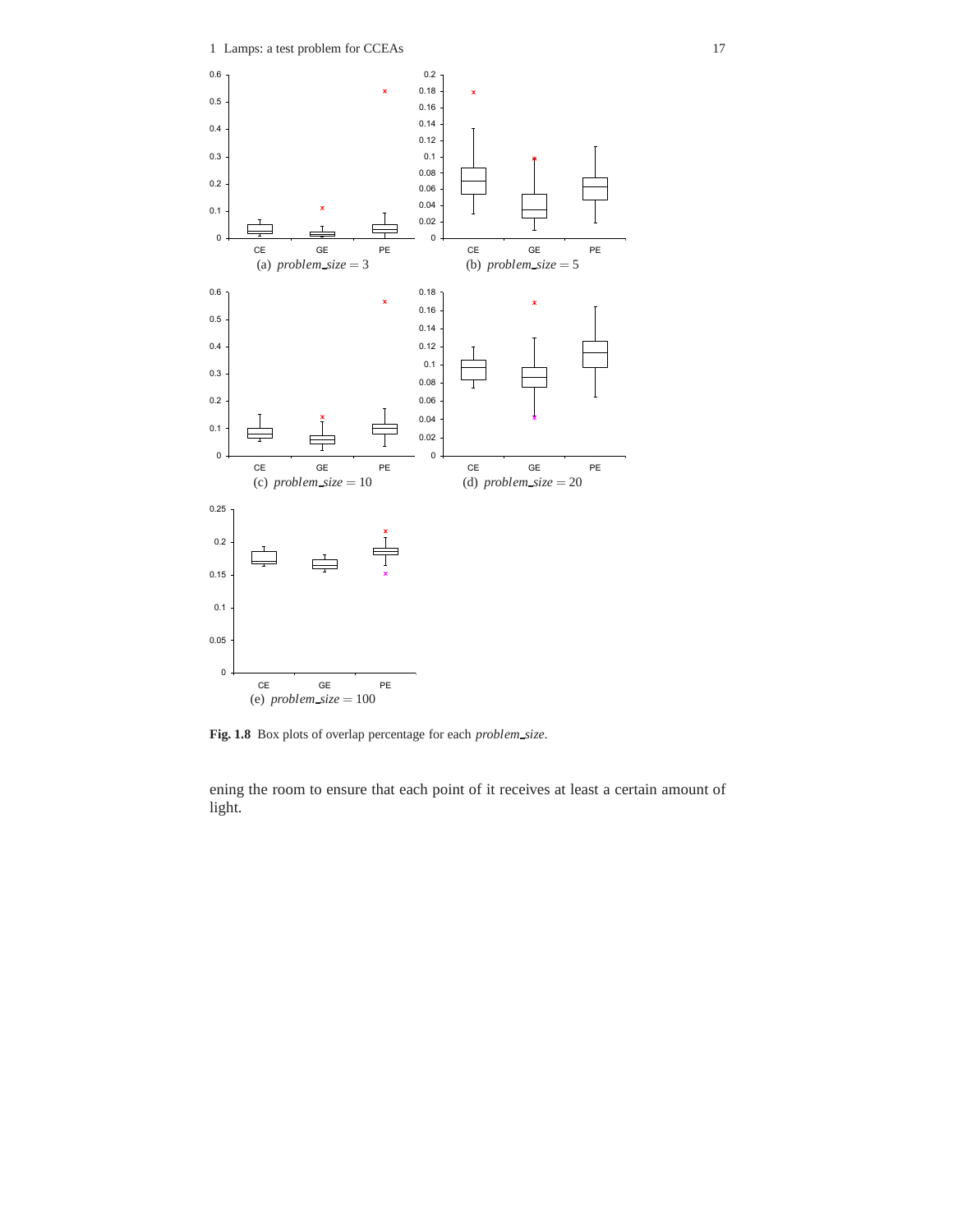![](_page_17_Figure_0.jpeg)

**Fig. 1.9** Box plots of number of lamps evaluated before reaching an acceptable solution, for each *problem size*.

## **References**

[1] Amaya JE, Cotta C, Fernndez AJ (2010) A memetic cooperative optimization schema and its application to the tool switching problem. In: PPSN 2010, 11th International Conference on Parallel Problem Solving From Nature, Springer Verlag, Series: Lecture Notes in Computer Science, Vol. 6238 and 6239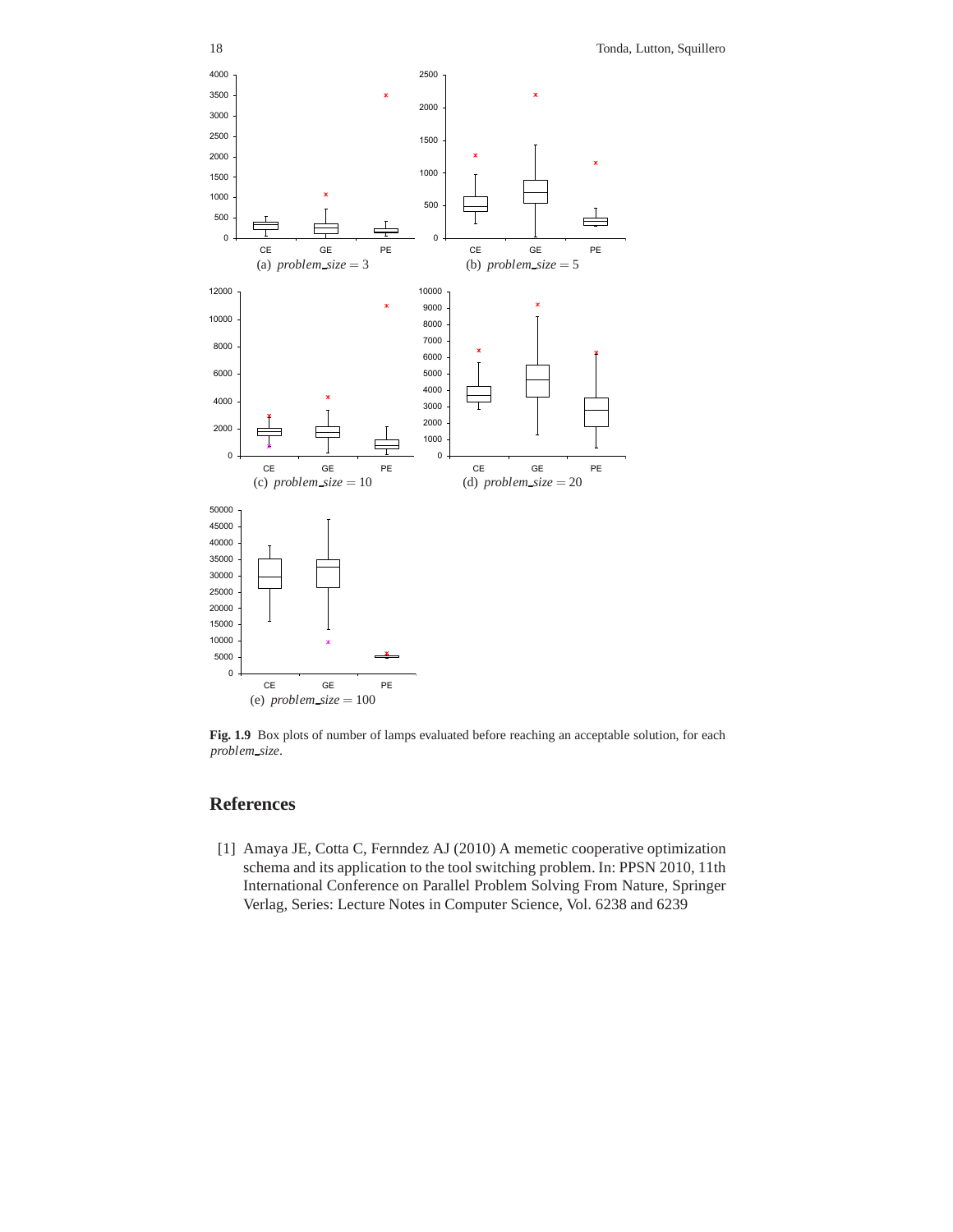![](_page_18_Figure_1.jpeg)

**Fig. 1.10** Profile of the best run for each evolutionary algorithm at *problem size* = 100.

![](_page_18_Figure_3.jpeg)

**Fig. 1.11** Average number of lamps evaluated before reaching an acceptable solution, for different values of *problem size*.

![](_page_18_Figure_5.jpeg)

**Fig. 1.12** Average overlap, for different values of *problem size*.

[2] Barrire O, Lutton E, Wuillemin PH (2009) Bayesian network structure learning using cooperative coevolution. In: Genetic and Evolutionary Computation Conference (GECCO 2009)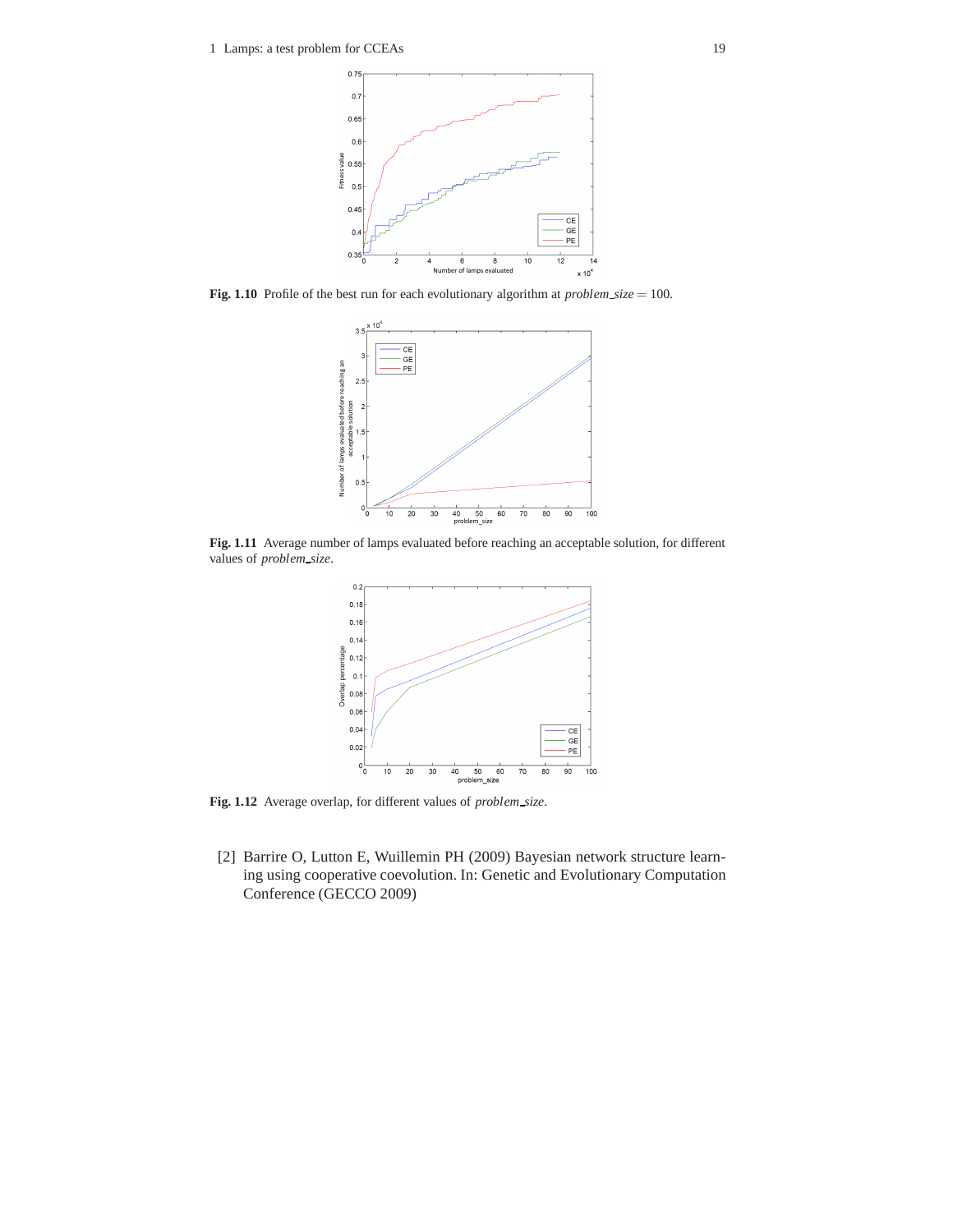- [3] Bongard J, Lipson H (2005) Active coevolutionary learning of deterministic finite automata. Journal of Machine Learning Research 6:1651–1678
- [4] Boumaza AM, Louchet J (2001) Dynamic flies: Using real-time parisian evolution in robotics. In: Boers EJ et al. (eds) Applications of Evolutionary Computing. EvoWorkshops2001, Proceedings, Springer-Verlag, Como, Italy, LNCS, vol 2037, pp 288–297
- [5] Bucci A, Pollacj JB (2005) On identifying global optima in cooperative coevolution. In: Proceedings of the 2005 conference on Genetic and evolutionary, Washington DC, USA
- [6] Chen W, Weise T, Yang Z, Tang K (2010) Large-scale global optimization using cooperative coevolution with variable interaction learning. In: PPSN 2010, 11th International Conference on Parallel Problem Solving From Nature, Springer Verlag, Series: Lecture Notes in Computer Science, Vol. 6238 and 6239
- [7] Collet P, Lutton E, Raynal F, Schoenauer M (2000) Polar ifs + parisian genetic programming = efficient ifs inverse problem solving. Genetic Programming and Evolvable Machines Journal 1(4):339–361, october
- [8] De Jong ED, Stanley KO, Wiegand RP (2007) Introductory tutorial on coevolution. In: Proceedings of the 2007 GECCO conference companion on Genetic and evolutionary computation, London, United Kingdom
- [9] Dunn E, Olague G, Lutton E (2005) Automated photogrammetric network design using the parisian approach. In: EvoIASP 2005, Lausanne, nominated for the best paper Award
- [10] Landrin-Schweitzer Y, Collet P, Lutton E (2006) Introducing lateral thinking in search engines. GPEM, Genetic Programming an Evolvable Hardware Journal, W Banzhaf et al Eds 1(7):9–31
- [11] Lutton E, Olague G (2006) Parisian camera placement for vision metrology. Pattern Recognition Letters 27(11):1209–1219
- [12] Ochoa G, Lutton E, Burke EK (2007) Cooperative royal road functions. In: Evolution Artificielle, Tours, France, October 29-31
- [13] Panait L, Luke S, Harrison JF (2006) Archive-based cooperative coevolutionary algorithms. In: Proceedings of the 8th annual conference on Genetic and evolutionary computation, Seattle, Washington, USA
- [14] Popovici E, De Jong K (2006) The effects of interaction frequency on the optimization performance of cooperative coevolution. In: Proceedings of the 8th annual conference on Genetic and evolutionary computation, Seattle, Washington, USA
- [15] Potter MA, Couldrey C (2010) A cooperative coevolutionary approachto partitional clustering. In: PPSN 2010, 11th International Conference on Parallel Problem Solving From Nature, Springer Verlag, Series: Lecture Notes in Computer Science, Vol. 6238 and 6239
- [16] Sanchez E, Schillaci M, Squillero G (2011) Evolutionary Optimization: the µGP toolkit, 1st edn. Springer